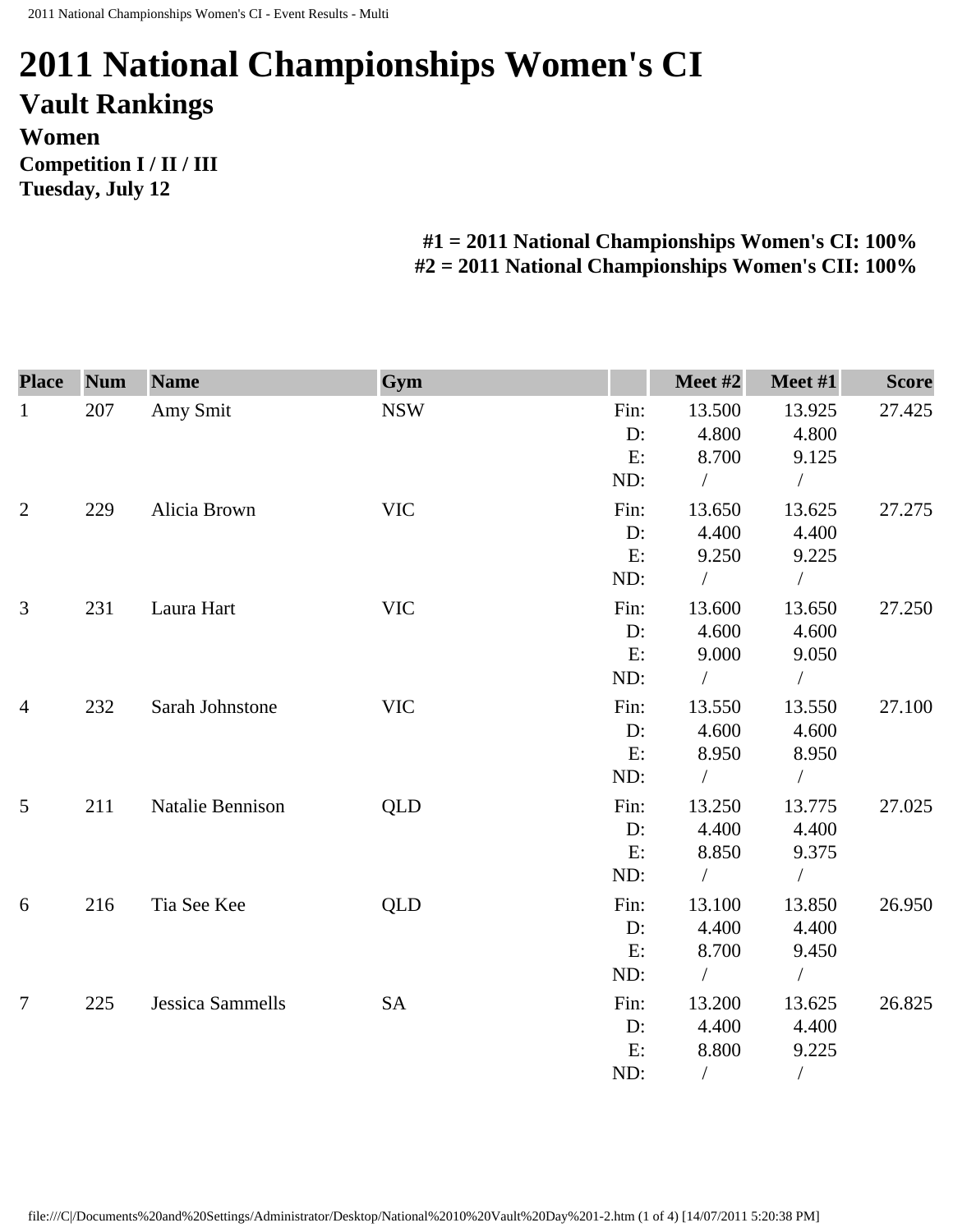2011 National Championships Women's CI - Event Results - Multi

| $8\,$ | 219 | Nicole Cochrane      | <b>QLD</b> | Fin:<br>D:<br>E:<br>ND:    | 13.125<br>4.200<br>8.925<br>$\sqrt{2}$ | 13.475<br>4.200<br>9.275<br>$\sqrt{2}$    | 26.600 |
|-------|-----|----------------------|------------|----------------------------|----------------------------------------|-------------------------------------------|--------|
| 9     | 227 | Harriet Adcock       | <b>VIC</b> | Fin:<br>$D$ :<br>E:<br>ND: | 13.200<br>4.200<br>9.000<br>$\sqrt{2}$ | 13.300<br>4.200<br>9.100<br>$\sqrt{2}$    | 26.500 |
| 10    | 213 | Claire Black         | QLD        | Fin:<br>D:<br>E:<br>ND:    | 13.200<br>4.200<br>9.000<br>$\sqrt{2}$ | 13.275<br>4.200<br>9.075<br>$\sqrt{2}$    | 26.475 |
| 11    | 203 | Casey Bacon          | <b>NSW</b> | Fin:<br>D:<br>E:<br>ND:    | 13.175<br>4.400<br>8.775<br>$\sqrt{2}$ | 13.250<br>4.400<br>8.850<br>$\frac{1}{2}$ | 26.425 |
| 12    | 234 | Eloise Valli         | <b>WA</b>  | Fin:<br>D:<br>E:<br>ND:    | 13.125<br>4.400<br>8.725<br>$\sqrt{2}$ | 13.275<br>4.400<br>8.875<br>$\sqrt{2}$    | 26.400 |
| 13    | 214 | <b>Taylor Ryan</b>   | <b>QLD</b> | Fin:<br>D:<br>E:<br>ND:    | 13.050<br>4.200<br>8.850<br>$\sqrt{2}$ | 13.150<br>4.200<br>8.950<br>$\sqrt{2}$    | 26.200 |
| 14    | 215 | Mikaela Schlumpf     | <b>QLD</b> | Fin:<br>D:<br>E:<br>ND:    | 12.900<br>4.400<br>8.500               | 13.250<br>4.400<br>8.850                  | 26.150 |
| 15    | 223 | Rachel Lyons         | <b>SA</b>  | Fin:<br>D:<br>E:<br>ND:    | 13.000<br>4.400<br>8.600<br>$\sqrt{2}$ | 13.025<br>4.400<br>8.625<br>$\sqrt{2}$    | 26.025 |
| 16    | 208 | Tayla Konestabo      | <b>NSW</b> | Fin:<br>$D$ :<br>E:<br>ND: | 12.800<br>4.200<br>8.600               | 13.150<br>4.200<br>8.950                  | 25.950 |
| 17T   | 226 | Olivia Burnett       | <b>TAS</b> | Fin:<br>D:<br>E:<br>ND:    | 13.000<br>4.200<br>8.800               | 12.850<br>4.200<br>8.650<br>$\sqrt{2}$    | 25.850 |
| 17T   | 224 | <b>Bethany Philp</b> | <b>SA</b>  | Fin:<br>D:<br>E:<br>ND:    | 12.825<br>4.200<br>8.625               | 13.025<br>4.200<br>8.825<br>$\sqrt{2}$    | 25.850 |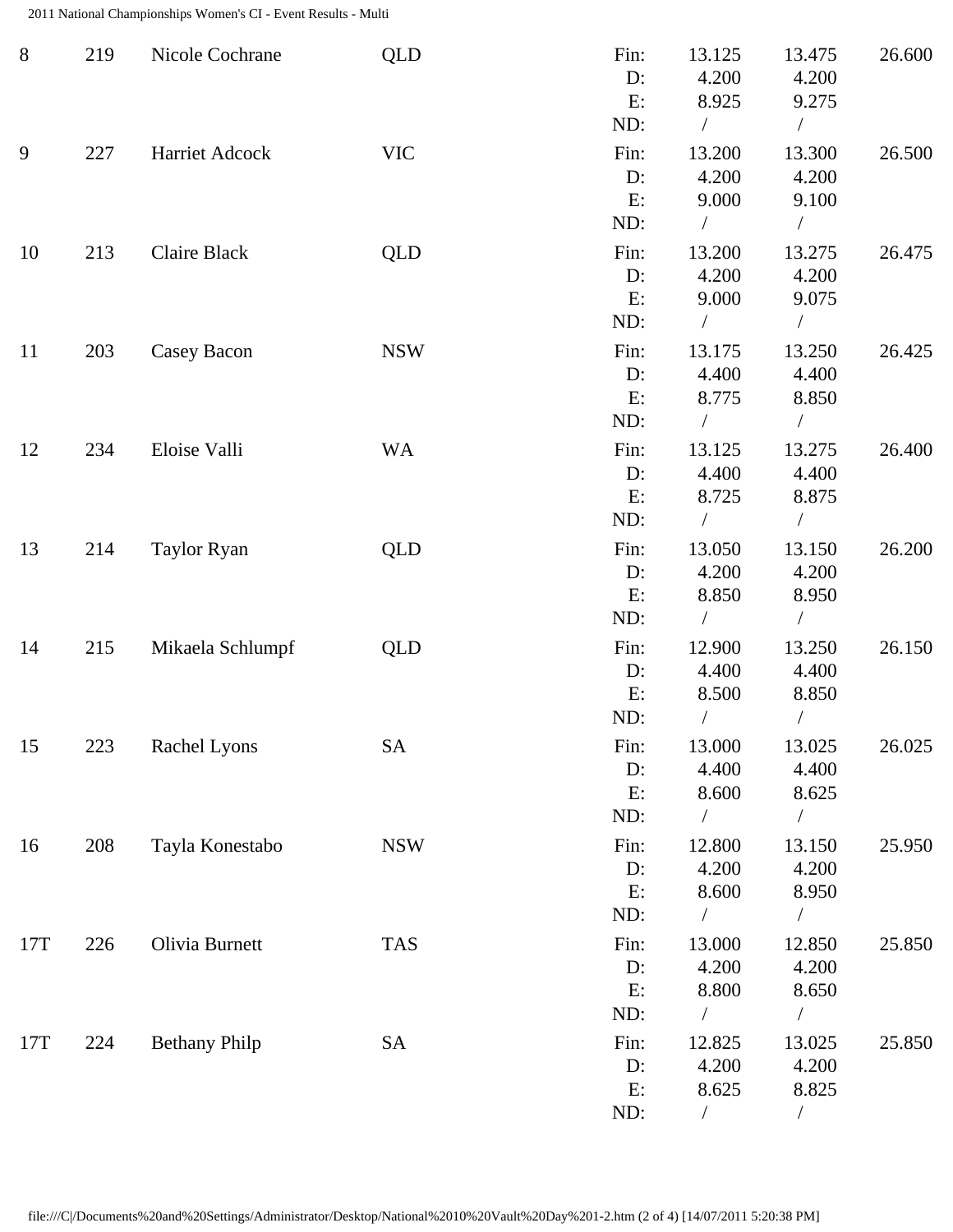2011 National Championships Women's CI - Event Results - Multi

| 19  | 204 | Sarah Iwanoczko        | <b>NSW</b> | Fin:<br>D:<br>E:               | 13.400<br>4.400<br>9.000                             | 12.425<br>4.400<br>8.025                             | 25.825 |
|-----|-----|------------------------|------------|--------------------------------|------------------------------------------------------|------------------------------------------------------|--------|
| 20  | 235 | Chloe Hayward          | SA         | ND:<br>Fin:<br>D:<br>E:<br>ND: | 12.750<br>4.400<br>8.350                             | $\sqrt{2}$<br>12.950<br>4.400<br>8.550               | 25.700 |
| 21T | 217 | <b>Bridget Beattie</b> | <b>QLD</b> | Fin:<br>D:<br>E:<br>ND:        | 12.775<br>4.200<br>8.575                             | 12.775<br>4.200<br>8.575                             | 25.550 |
| 21T | 205 | Chloe Lagarde          | <b>NSW</b> | Fin:<br>D:<br>E:<br>ND:        | 12.675<br>4.200<br>8.475<br>$\frac{1}{2}$            | 12.875<br>4.200<br>8.675<br>$\overline{\phantom{a}}$ | 25.550 |
| 23  | 201 | Phillipa Dickens       | <b>ACT</b> | Fin:<br>D:<br>E:<br>ND:        | 12.500<br>4.200<br>8.300                             | 12.825<br>4.200<br>8.625                             | 25.325 |
| 24T | 221 | Samantha Pearce        | QLD        | Fin:<br>D:<br>E:<br>ND:        | 13.250<br>4.400<br>8.850                             | 12.050<br>4.400<br>7.650                             | 25.300 |
| 24T | 206 | Sophie Mcnay           | <b>NSW</b> | Fin:<br>D:<br>E:<br>ND:        | 12.375<br>4.200<br>8.175                             | 12.925<br>4.200<br>8.725                             | 25.300 |
| 26  | 228 | <b>Kirsty Brooks</b>   | <b>VIC</b> | Fin:<br>D:<br>E:<br>ND:        | 12.175<br>4.400<br>7.775<br>$\sqrt{2}$               | 13.100<br>4.400<br>8.700<br>$\sqrt{2}$               | 25.275 |
| 27  | 220 | Keecia Mallie          | QLD        | Fin:<br>$D$ :<br>E:            | 12.125<br>4.200<br>7.925<br>$\sqrt{2}$               | 12.675<br>4.200<br>8.475                             | 24.800 |
| 28  | 218 | Rebecca Carter         | <b>QLD</b> | ND:<br>Fin:<br>$D$ :<br>E:     | 12.300<br>4.400<br>7.900                             | $\sqrt{2}$<br>12.000<br>4.400<br>7.600               | 24.300 |
| 29  | 222 | Emma Darcy             | <b>SA</b>  | ND:<br>Fin:<br>D:<br>E:<br>ND: | $\sqrt{2}$<br>12.075<br>4.200<br>7.875<br>$\sqrt{2}$ | $\sqrt{2}$<br>12.000<br>4.200<br>7.800<br>$\sqrt{2}$ | 24.075 |